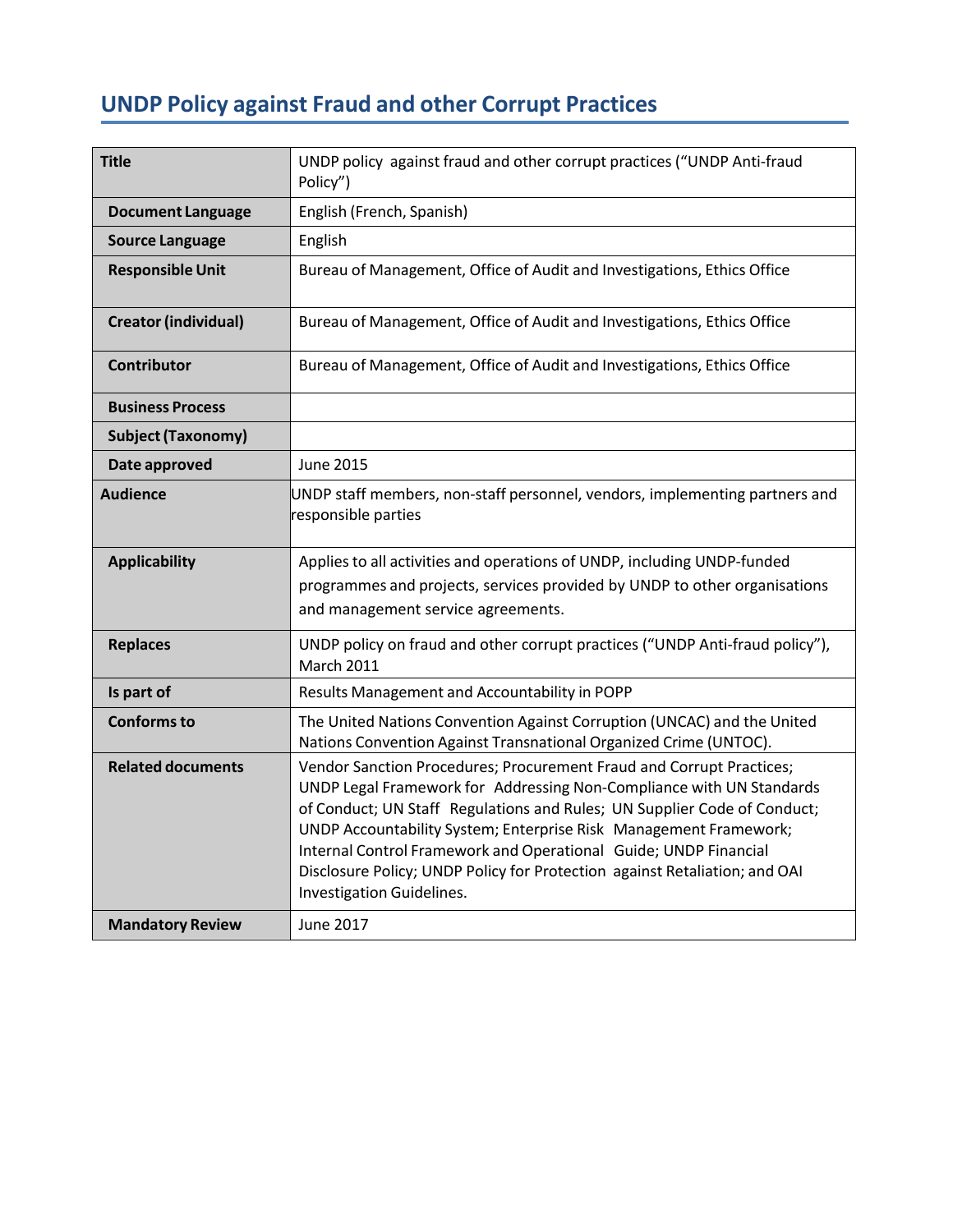# **Contents**

| 2. |  |
|----|--|
| 3. |  |
| 4. |  |
| 5. |  |
| 6. |  |
| 7. |  |
| 8. |  |
| 9. |  |
|    |  |
|    |  |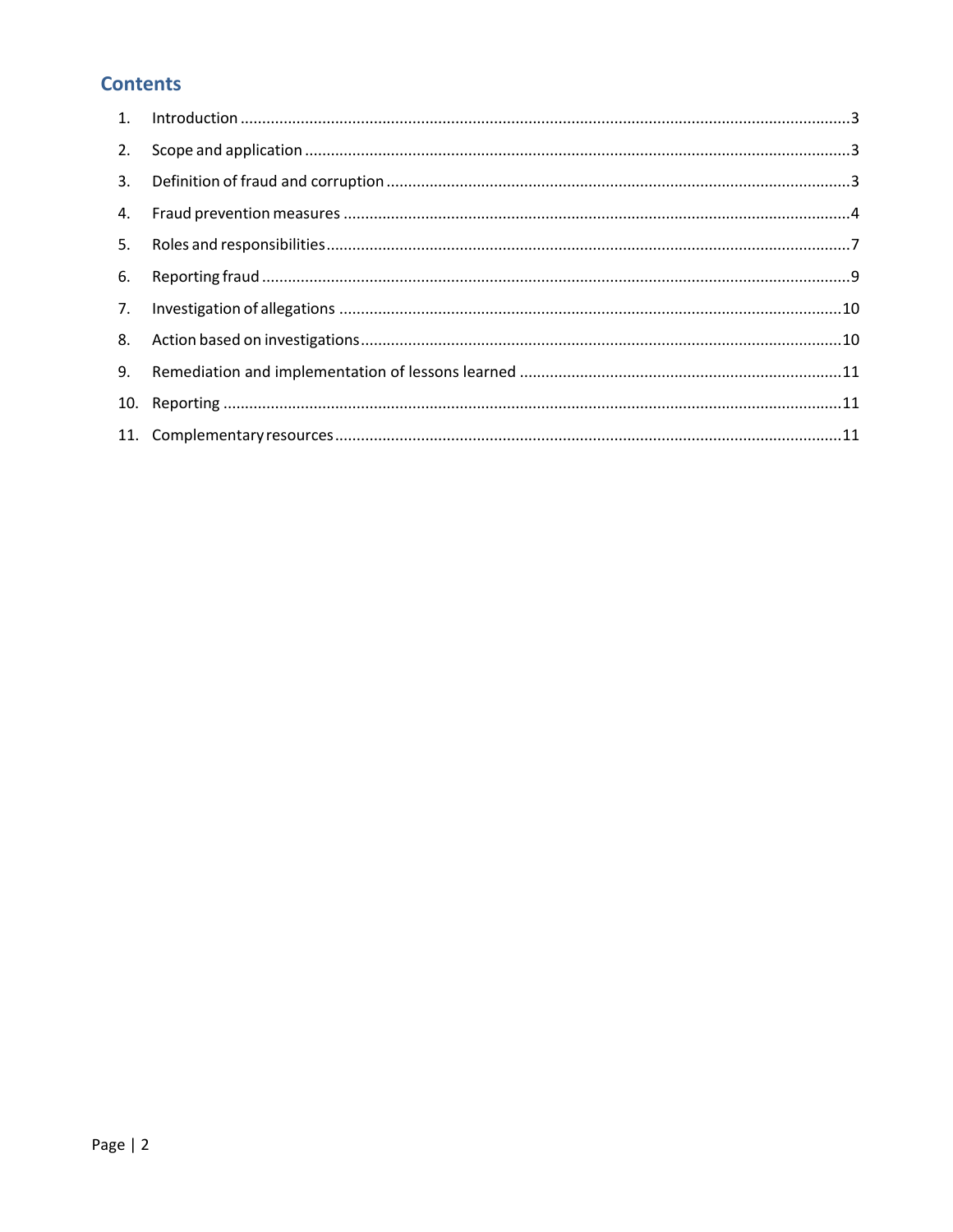# <span id="page-2-0"></span>**1. Introduction**

UNDP plays a significant role in the United Nations' global effort to combat fraud and corruption, by supporting many countries in strengthening their capacity and framework to prevent fraud and corruption.

Any act of fraud and corruption in UNDP's activities depletes funds, assets and other resources necessary to fulfill UNDP's mandate. Fraudulent and corrupt practices can also seriously damage UNDP's reputation and diminish donors' trust in its ability to deliver results in an accountable and transparent manner. Furthermore, it may affect staff and personnel effectiveness, motivation and morale, and impact on the Organization's ability to attract and retain a talented work force.

# <span id="page-2-1"></span>**2. Scope and application**

UNDP has zero tolerance for fraud and corruption, meaning that UNDP staff members, non-staff personnel, vendors, implementing partners and responsible parties are not to engage in fraud or corruption.

All incidents of fraud and corruption are to be reported, and will be assessed and, as appropriate, investigated in accordance with the Investigation Guidelines of the UNDP Office of Audit and Investigations (OAI) and the UNDP Legal Framework for Addressing Non-compliance with UN Standards of Conduct ("UNDP Legal Framework"), when applicable. UNDP will pursue rigorously disciplinary and other actions against perpetrators of fraud, including recovery of financial loss suffered by UNDP.

UNDP is committed to preventing, identifying and addressing all acts of fraud and corruption against UNDP, through raising awareness of fraud risks, implementing controls aimed at preventing and detecting fraud and corruption, and enforcing this Policy.

This Policy applies to all activities and operations of UNDP, including projects and programmes funded by UNDP as well as those implemented by UNDP. This Policy aims to prevent, detect and address acts of fraud and corruption involving:

- i) Staff members holding a UNDP letter of appointment ("staff members");
- ii) Non-staff personnel, including Service Contract holders, Individual Contractors, United Nations Volunteers assigned to UNDP and interns(collectively, "non-staff personnel");
- iii) Vendors, including actual or potential contractors of civil works and suppliers of goods and services (collectively, "vendors"); and
- iv) Implementing partners and responsible parties engaged/contracted by UNDP for a UNDP funded project ("implementing partners" and "responsible parties", respectively).

# <span id="page-2-2"></span>**3. Definition of fraud and corruption**

The definition of fraud and corruption varies among countries and jurisdictions, and the term is commonly used to describe a wide variety of dishonest practices. The following definitions shall apply in the context of this Policy:

Fraud is a knowing misrepresentation of the truth or a concealment of a material fact to induce another to act to his or her detriment.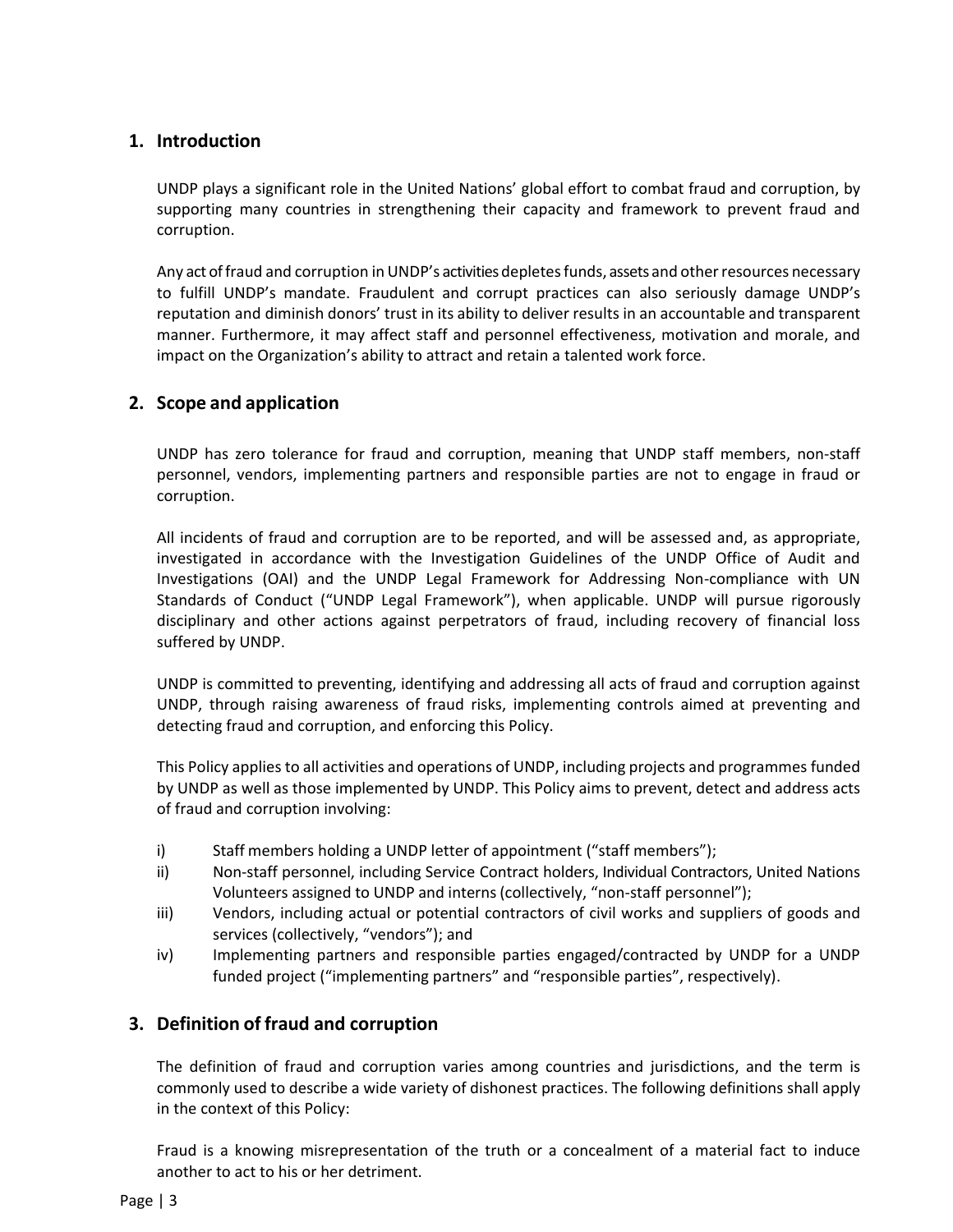Corruption is the act of doing something with an intent to give an advantage inappropriate with official duties to obtain a benefit, to harm or to influence improperly the actions of another party.

Actions taken to instigate, aid, abet, attempt, conspire or cooperate in a fraudulent or corrupt act, also constitute fraud or corruption.

Examples of fraud and corruption include, but are not limited to, the following actions:

- Forging documents, preparing false entries in UNDP systems or making false statements to obtain a financial or other benefit for oneself or another/others;
- Collusion or other anti-competitive scheme between suppliers during a procurement process;
- Providing information in relation to a medical insurance claim or another entitlement that the claimant knows to be false;
- Forging the signature of a UNDP staff member or forging a document purporting to be from UNDP to induce a party outside UNDP to act;
- Using another's IT identity or password, or creating false identities/passwords, without consent or authority to manipulate UNDP processes or cause the approval or denial of actions;
- Accepting hospitality such as meals or entertainment from a vendor;
- Misrepresenting UN employment status to obtain a benefit from a government or private sector entity;
- Failing to disclose a financial or familial interest in a business or outside party while participating in the award/management of a contract to the benefit of that business or outside party;
- Processing the cost of personal travel as part of an official travel;
- Making misrepresentations, including educational credentials or professional qualifications, on a personal history form in the context of a job application; and
- Falsifying documents, making false statements, preparing false entries in UNDP systems or other deceptive acts to the detriment of those someone seeks to disfavor, or to discredit a person, programme or the Organization.

# <span id="page-3-0"></span>**4. Fraud prevention measures**

#### **4.1 Fraud awareness**

Staff members, non-staff personnel, vendors, implementing partners and responsible parties must be aware of their responsibility to prevent fraud and corruption. In this regard, managers are to raise awareness of this Policy, and reiterate the duty of all staff members to report instances of fraud and corruption, as required by the UN Staff Rules and the UNDP Legal Framework. Managers are also required to make non-staff personnel, vendors, implementing partners and responsible parties contracted/engaged by their respective offices aware of this Policy.

Vendors, including non-governmental organizations (NGOs) and civil society organizations (CSOs), are made aware of and accept that they are subject to the [UNDP Vendor Sanction Procedures,](http://www.undp.org/content/undp/en/home/operations/procurement/protestandsanctions/)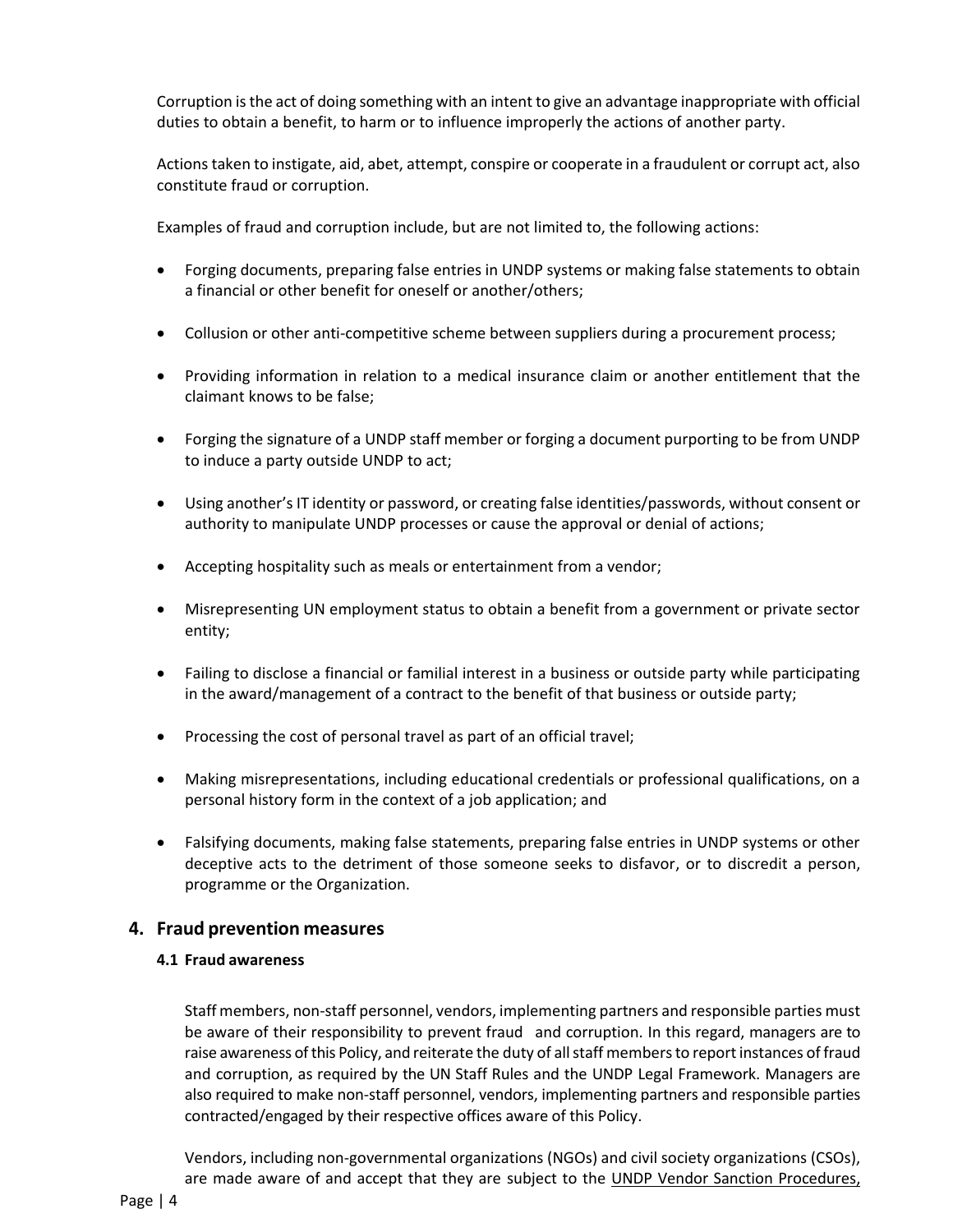through the instructions on fraud and corruption issued within standard bidding documents and their signed bid submission.<sup>1</sup>

## **4.2 Building fraud prevention into programme and project design**

When developing a new programme or project, it is important to ensure that fraud risks are fully considered in the programme/project design and processes. This is especially important for high risk programmes/projects, such as those that are complex or operate in high risk environments. These programme/project risk logs shall be communicated to relevant stakeholders, including donors, implementing partners and responsible parties, together with an assessment of the extent to which risks can be mitigated.

Programme and Project Managers are responsible for ensuring that the risk of fraud and corruption is identified during the programme/project design phase. They are to consider how easily fraudulent acts might occur and be replicated in the day-to-day operations. They are also to evaluate their impact, and the effectiveness of the measures taken to mitigate risks, including systemic monitoring actions. Informed decisions can then be made on additional mitigating actions.

## **4.3 Management of the risk of fraud and corruption**

The risk of fraud and corruption is assessed and managed in accordance with UNDP's [Enterprise](https://intranet.undp.org/global/popp/rma/Pages/enterprise-risk-management-cycle.aspx)  [Risk Management](https://intranet.undp.org/global/popp/rma/Pages/enterprise-risk-management-cycle.aspx) Framework. Managers shall identify and assess the risks in their programme or project areas, including the risk of fraud and corruption, and apply mitigating measures, taking due account of the level of risk involved. Because it is impossible to eliminate all risks, good risk management requires a sound balance of the following aspects: assessment, mitigation, transfer or acceptance of risks. These risks shall be communicated to relevant stakeholders, together with an assessment of the extent to which risks can be mitigated.

Managers shall be vigilant in monitoring irregularities and the risk of fraud. Where managers are concerned about the level of fraud risk within a programme, project, or management service agreement activity, they may consult OAI for its consideration as to whether a proactive investigation by OAI is justified. Proactive investigations aim to identify and control an existing (but yet unidentified) risk of fraud or financial irregularity.

## **4.4 Fraud risk assessment**

Where a high risk of fraud has been identified within the general risk assessment of programmes/projects, an additional and specific fraud risk assessment may be necessary. This indepth assessment should be used to better identify fraud risks and develop effective measures that address these high risks. The aim is to help management to identify and evaluate areas of the programme/project that are most susceptible to fraud, and prioritise where UNDP should focus its resources for fraud prevention and mitigation.

These fraud prevention and mitigation measures should be monitored for effectiveness over time, and the fraud risk assessment process may be repeated periodically utilising lessons learned, especially for longer-duration programmes/projects or where material changes are made to the design of the programme/project during its implementation.

## **4.5 Internal controlsystem**

A strong internal control system, where policies and procedures are enforced, internal controls

Page | 5 l <sup>1</sup> Please note that Individual Contractors may also be subject to the Vendor Sanction Procedures.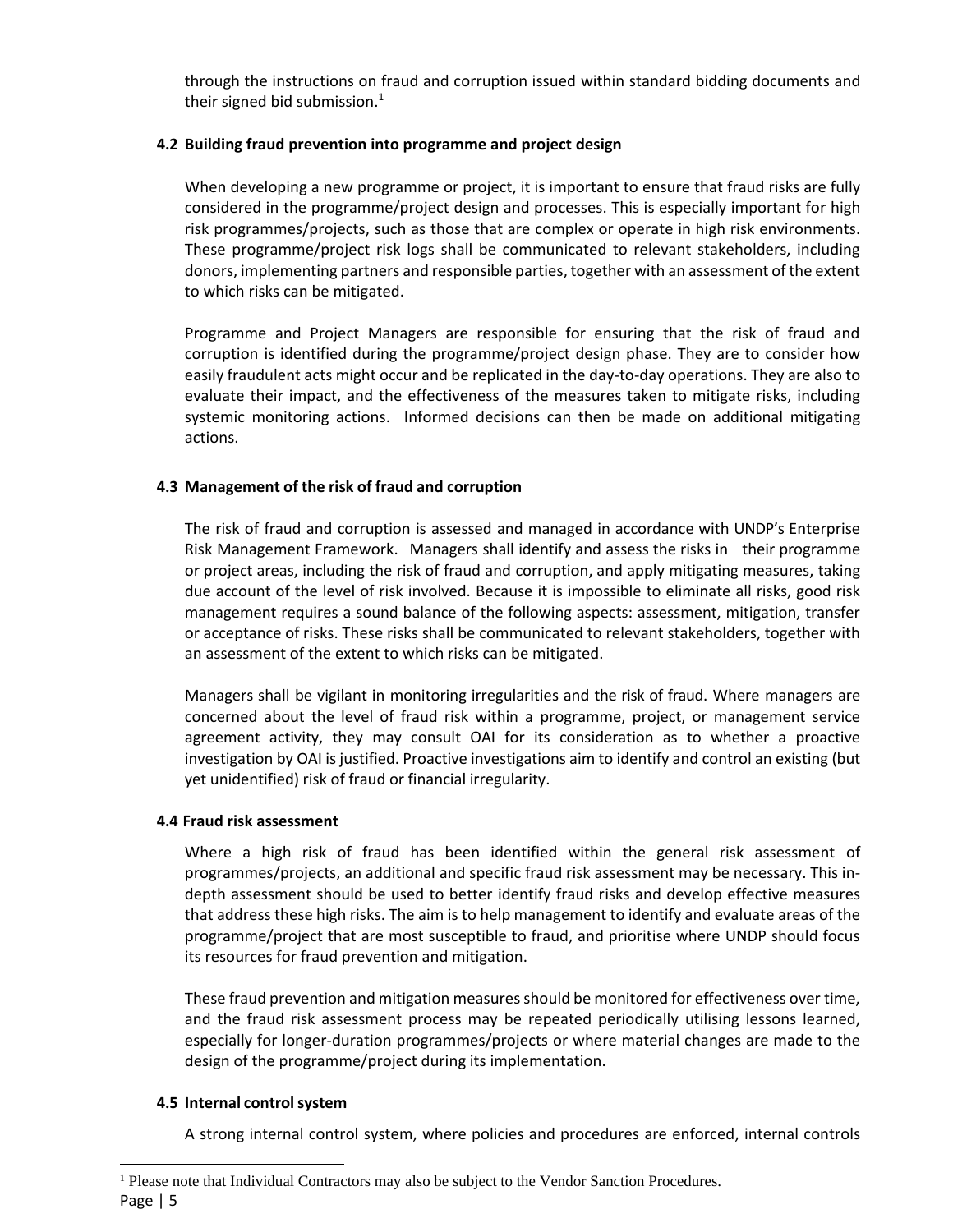are appropriately implemented, and staff members, non-staff personnel, vendors, implementing partners and responsible parties are informed about fraud and corruption and its consequences, can curtail fraud and corruption.

Where managers have identified and assessed the risk of fraud and corruption, these risks can be managed by establishing practices and controls to mitigate the risks, by accepting the risks — but monitoring actual exposure — or by designing ongoing or specific fraud evaluation procedures to deal with individual fraud risks. Within UNDP, this may involve applying controls additional to those specified in the UNDP [Internal Control Framework](https://intranet.undp.org/global/popp/rma/Pages/internal-control-framework.aspx) and the [Operational Guide of the Internal](https://intranet.undp.org/global/popp/rma/Pages/operational-guide-of-the-internal-control-framework.aspx)  [Control Framework,](https://intranet.undp.org/global/popp/rma/Pages/operational-guide-of-the-internal-control-framework.aspx) which outline the minimum internal control standards that must be observed.

### **4.6 Integrity and other best practices**

Best practices with respect to knowing staff members, non-staff personnel, vendors, implementing partners and responsible parties, must be followed by UNDP staff, especially business unit managers and other hiring/contracting officials.

Integrity is a paramount consideration in the recruitment of staff members and the contracting of non-staff personnel. In this context, UNDP hiring units should ensure that the Organization is recruiting/contracting individuals that meet the standards of conduct expected of staff members and non-staff personnel. This can be achieved, for instance, by using specific interview assessment tools for integrity, professional experience and academic checks.

Additionally, with respect to the hiring staff members, the hiring unit has the duty to enquire about the candidates' possible existence of family relationships and to ensure that the job candidates are aware of and declare any family or spousal relationships, as required by UNDP's [Policy on the](http://content.undp.org/go/prescriptive/Human-Resources---Prescriptive-Content/download/?d_id=2069025)  [Recruitment of Family Members, and Conflicts of Interest.](http://content.undp.org/go/prescriptive/Human-Resources---Prescriptive-Content/download/?d_id=2069025)

UNDP requires all of its vendors to be qualified, as well as be eligible. UNDP shall not award a contract to any vendor, including NGOs or CSOs (as are a responsible party, implementing partner or as a vendor), that has been debarred by UNDP or any other UN agency, fund or programme, as indicated on the [UN Ineligibility List.](http://www.undp.org/content/undp/en/home/operations/procurement/protestandsanctions/) Awarding a contract to an ineligible vendor may only occur when a vendor has been rehabilitated or when the UNDP Vendor Review Committee (VRC) considers that a waiver or exception should be granted in consideration of the specific circumstances surrounding the procurement action.

## **4.7 Application and adherence to standards and codes of conduct**

Standards and codes of conduct have been established for staff members and non-staff personnel. In addition, contracts issued to non-staff personnel and vendors stipulate requirements with respect to such non-staff personnel's and vendors' actions in the context of their contractual relationship with UNDP. The observance of such standards of conduct and contractual obligations deters fraud and encourages the highest standards of professional behaviour.

UNDP staff members must be guided by the standards of conduct prescribed in the UN Charter, the UN Staff Regulations and Rules, the [ICSC Standards of Conduct for the International Civil](http://icsc.un.org/resources/pdfs/general/standardsE.pdf)  Service, [the Status, Basic Rights and Duties of United Nations Staff Members \(ST/SGB/2002/13\).](http://icsc.un.org/resources/pdfs/general/standardsE.pdf) These standards have been summarized in a user-friendly guide: [Putting Ethics to Work.](http://content.undp.org/go/prescriptive/Human-Resources---Prescriptive-Content/download/?d_id=1669212)

Managers must ensure that all staff members take the mandatory online [Ethics Training](https://intranet.undp.org/unit/office/ethics/training/default.aspx) and the online legal course "UNDP Legal Framework: What Each Staff Member Needsto Know" available in the [Learning Management System](https://intranet.undp.org/unit/bom/ohr/lrc/SitePages/Certifications.aspx) (LMS), and to take periodic refresher ethics training courses, inperson or online. Similarly, high standards of conduct are expected of Service Contractors and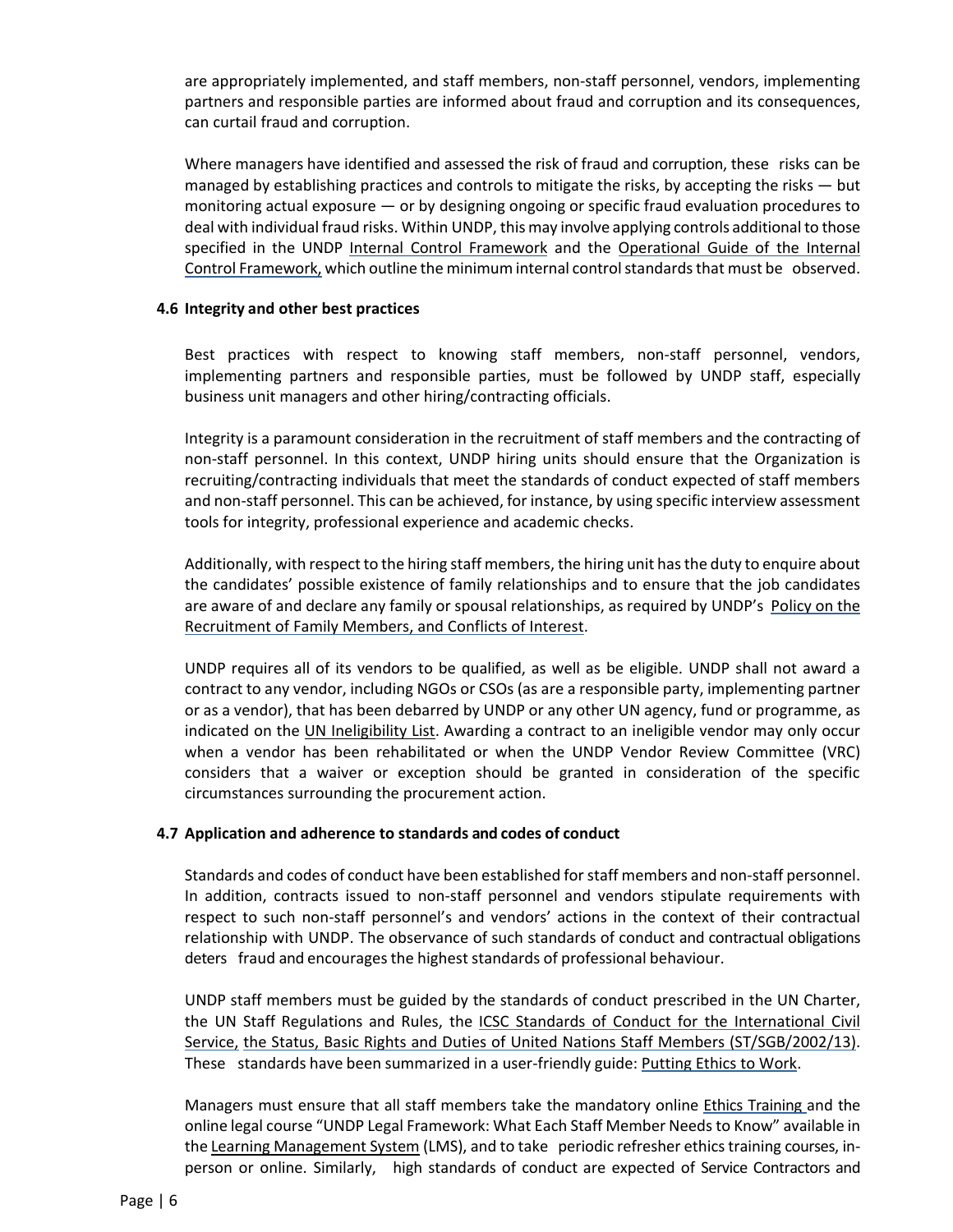Individual Contractors as required by ST/SGB/2002/9 (Regulations Governing the Status, Basic Rights and Duties of Officials other than Secretariat Officials, and Experts on Mission) and the General [Conditions of Contract for the Service of Individual Contractors.](https://intranet.undp.org/unit/bom/pso/Support%20documents%20on%20IC%20Guidelines/UNDP%20General%20Conditions%20for%20Individual%20Contracts.pdf) For United Nations Volunteers, they must abide by the standards prescribed in the respective [Conditions of Service.](http://www.unv.org/?id=16474) Behaviours that fall short of the required standards are not acceptable.

Similarly vendors, as well as NGOs and CSOs participating in a procurement process, accept to abide by the [UN Supplier Code of Conduct.](http://www.un.org/depts/ptd/pdf/conduct_english.pdf) They are required to actively ensure that their management processes and business operations align with UN principles, including, but not limited to its standards of ethical conduct regarding fraud and corruption, conflict of interest, gifts and hospitality, and post-employment restrictions. They are required to report any instances of wrongdoing.

# <span id="page-6-0"></span>**5. Roles and responsibilities**

All UNDP staff members and non-staff personnel have critical roles and responsibilitiesin ensuring that fraud is prevented, detected and dealt with promptly. They are responsible for safeguarding resources entrusted to UNDP and for upholding and protecting its reputation. Similarly, all UNDP vendors, implementing partners and responsible parties shall be held to the highest ethical standards, and should report to UNDP any acts of fraud and corruption.

## **5.1 Staff Members and Non-staff Personnel**

Staff members and non-staff personnel must understand their roles and responsibilities, and how their job functions and procedures are designed to manage fraud risks, and how non-compliance may create an opportunity for fraud to occur or go undetected. Staff members have the obligation to complete all mandatory UNDP trainings, and to keep themselves informed of new policies, and report immediately any evidence of practices that indicate fraud or corruption may have occurred.

Fraud and corruption, if committed by a staff member, constitutes misconduct for which a disciplinary measure may be imposed, including dismissal, in accordance with the UNDP Legal Framework. Similarly, fraud and corruption by non-staff personnel is not tolerated in accordance with UNDP's zero tolerance policy. Contracts must be terminated where non-staff personnel's involvement in proscribed practices is established. In both instances, the allegations of fraud and corruption may be referred to national authorities for criminal investigation and prosecution of those involved.

Additionally, managers are expected to act as role models and through their actions and behaviours set the tone for the rest of the Organization. They should foster a culture of zero tolerance for fraud and corruption, and ensure that any practices not aligned with this Policy are dealt with expeditiously. They are required to go beyond compliance with relevant corporate policies and procedures and to take proactive steps to prevent and identify potential fraud and corruption. In particular, managers are expected to:

- Perform risk assessments to identify potential fraud risks to which their assets, programmes, activities, and interests are exposed;
- Assess the identified risks, select risk-avoidance options, design and implement cost effective prevention, mitigation and control measures;
- **Establish/implement measures to prevent the recurrence of fraud;**
- Monitor and supervise the performance, working methods and outputs of their staff to ensure that staff is conducting themselves in ways that meet the most ethical and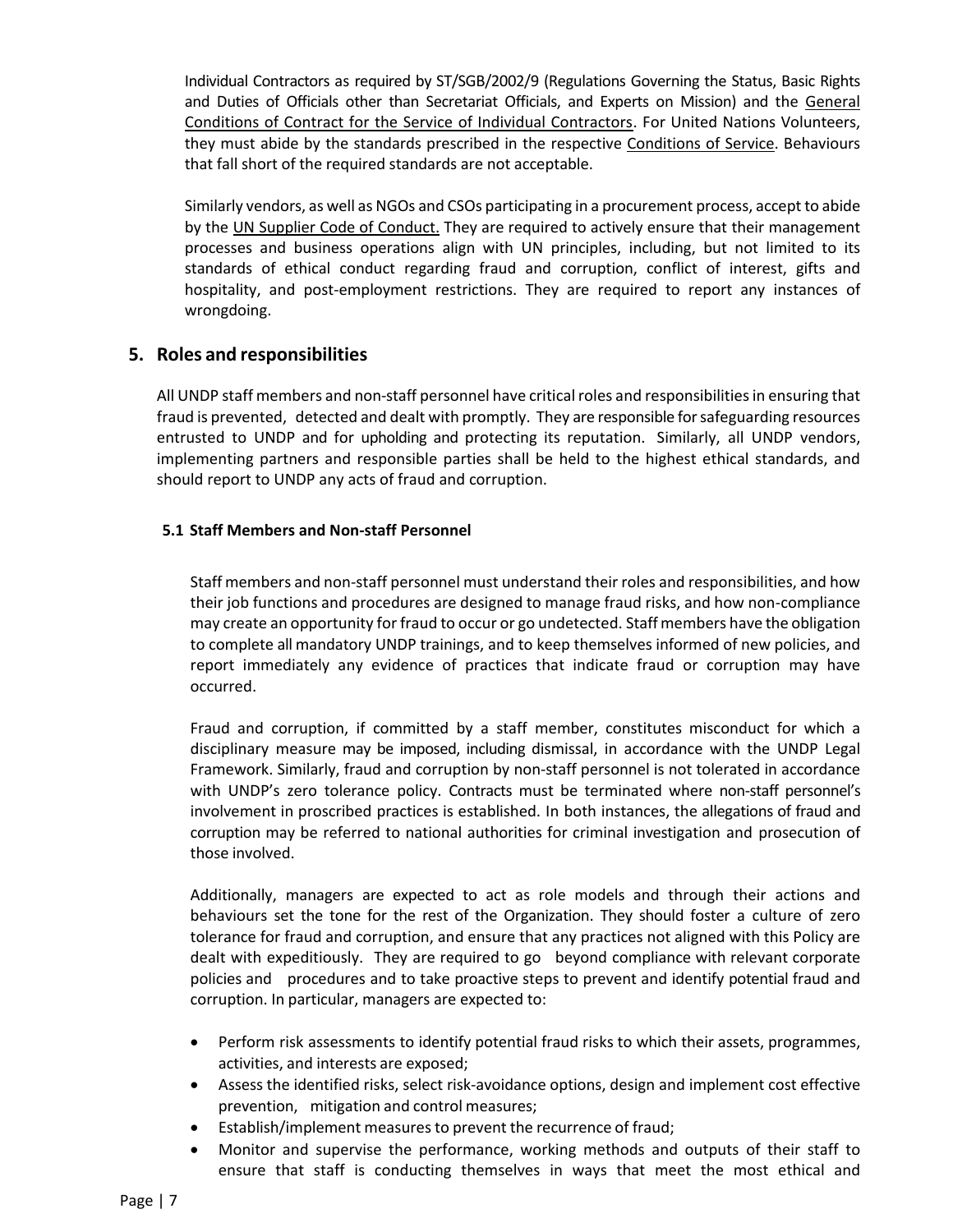professional standards; and

Seek guidance where necessary from the Regional Bureaus, BoM, OAI and the Ethics Office.

Managers who fail to take appropriate action or who tolerate or condone fraudulent activities or corruption will be held accountable.

## **5.2 Vendors**

Actual and potential UNDP vendors and their employees, personnel and agents, have the duty to interact honestly and with integrity in the provision of goods and services to UNDP, and to report immediately allegations of fraud and corruption to UNDP. Vendors shall be encouraged to establish robust policies and procedures to combat fraud and corrupt practices, and are to cooperate with UNDP auditors and investigators. Whenever a NGO or CSO acts as a UNDP implementing partner or a responsible party, they have the duty to ensure that those funds are safeguarded and used for their intended purposes, as authorized by UNDP.

When allegations concerning possible involvement in fraud or corruption are deemed substantiated, UNDP shall take any administrative actions available to it, including but not limited to Vendor Sanctions Procedures, and shall seek to recover fully any financial loss. In addition, UNDP may terminate contracts, and may refer appropriate cases to national authorities for criminal investigation and prosecution, when applicable.

UNDP has a zero tolerance policy towards the acceptance of any gift or any offer of hospitality from vendors. UNDP staff will not accept any invitations to sporting or cultural events, offers of holidays or other recreational trips, transportation, or invitations to lunches or dinners. UNDP vendors shall not offer any benefit such as free goods or services, employment or sales opportunity to a UNDP staff member in order to facilitate the suppliers' business with UNDP.

Post-employment restrictions apply to UNDP staff in service and former UNDP staff members who participated in the procurement process, if such persons had prior professional dealings with suppliers. UNDP suppliers are to refrain from offering employment to any such person for a period of at least one year following separation from service.

#### **5.3 Governmental Implementing Partners**

In cases where the government is the implementing partner, the governmental implementing partners must take appropriate steps to prevent fraud and corruption, and ensure that anti-fraud and corruption policies are in place and applied to UNDP projects or programmes that receive funding from UNDP. All credible allegations of fraud and corruption in connection with the implementation of activities funded by UNDP will be investigated by the appropriate governmental authorities.

Where the governmental implementing partner becomes aware that UNDP has provided or is to provide funds to an activity or an entity that is the focus of an investigation for alleged fraud/corruption, the governmental implementing partner will (i) promptly advise UNDP's OAI of its investigations; and (ii) cooperate and provide OAI confidentially regular updates on the status of investigations. In cases where funds have already been provided by UNDP, the governmental implementing partner will make every effort to recover all funds that it determines were diverted through fraud, corruption or other financial irregularities, and return any recovered funds to UNDP.

Consistent with UNDP's standard practices, when a contract is to be issued by the governmental implementing partner in connection with expenses of the UNDP funds, that contract shall include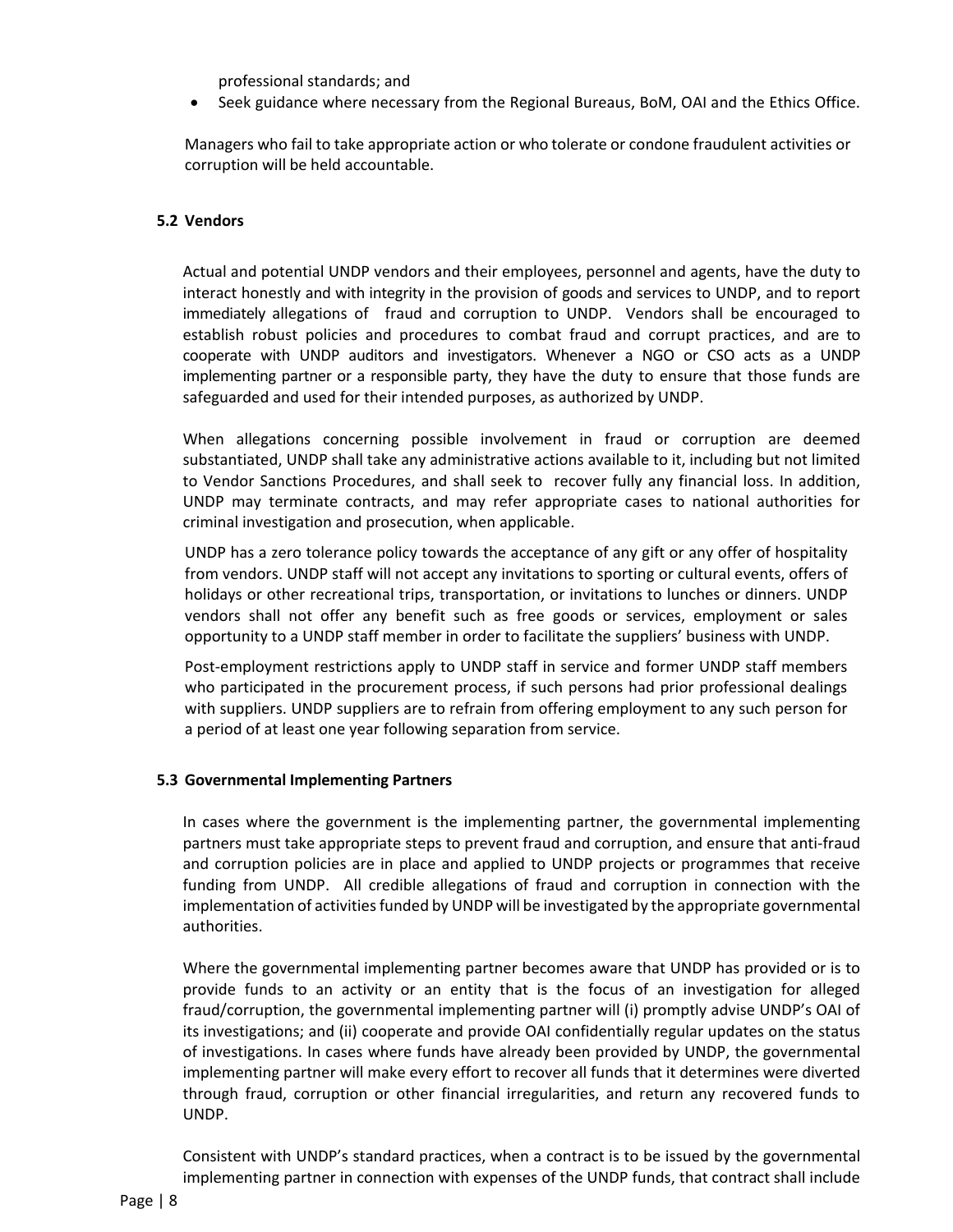clauses that ensure that no fees, gratuities, rebates, gifts, commissions or other payments, other than those shown in the proposal, have been given, received, or promised in connection with the selection process or in contract execution, and that they shall cooperate with investigations.

## **5.4 Office of Audit and Investigations**

OAI will consider fraud and corruption red flags and risk factors in audit planning and reporting, consistent with applicable auditing standards. Proactive investigations may also be initiated by OAI, without awaiting the receipt of allegations.

### **5.5 The Vendor Review Committee**

Vendors, including NGOs and CSOs, are subject to the Vendor Review Committee (VRC). The VRC is an internal body tasked with making recommendations on vendor sanctions, including with respect to vendors' continued eligibility to do business with UNDP. If the VRC finds that a vendor has been involved in proscribed practices, it can recommend sanctions, including debarment. Cases are referred to the VRC by OAI.

For information on the VRC and its mandate, please refer to the [Vendor Sanction Procedures.](https://info.undp.org/global/popp/cap/Pages/Vendor-Sanction-Procedures.aspx)

# <span id="page-8-0"></span>**6. Reporting fraud**

UNDP has established a 'Hotline' to ensure that persons can report fraud free of charge, using different options. Anyone with information regarding fraud or other corrupt practices against UNDP or involving UNDP staff, non-staff personnel, vendors, implementing partners and responsible parties, is strongly encouraged to report this information through the Investigations Hotline. The Investigations Hotline is managed by an independent service provider on behalf of OAI to protect confidentiality, and can be directly accessed worldwide in different ways:

Online, through a referral form available at the following web address: [http://www.undp.org/content/undp/en/home/operations/accountability/audit/office\\_of\\_a](http://www.undp.org/hotline) [udit\\_andinvestigation.html](http://www.undp.org/hotline)

By phone – reversed charges – calling the following numbers: **+1-770-776-5678**, worldwide (Interpreters available 24 hours/day): +**1-877-557-8685**, in the USA Fax at **+1-770-409-5008**, worldwide

Alternatively, complaints can be sent directly to OAI by email at [hotline@undp.org](mailto:hotline@undp.org) Regular mail addressed to: Deputy Director, Head of Investigations Office of Audit and Investigations(OAI) United Nations Development Programme One UN Plaza, DC1, 4th Floor New York, NY 10017 USA

#### **6.1 Details that should be included in a report of fraud**

In order for investigations to be successful, complaints should be as specific as possible. To the extent possible, they should include details such as: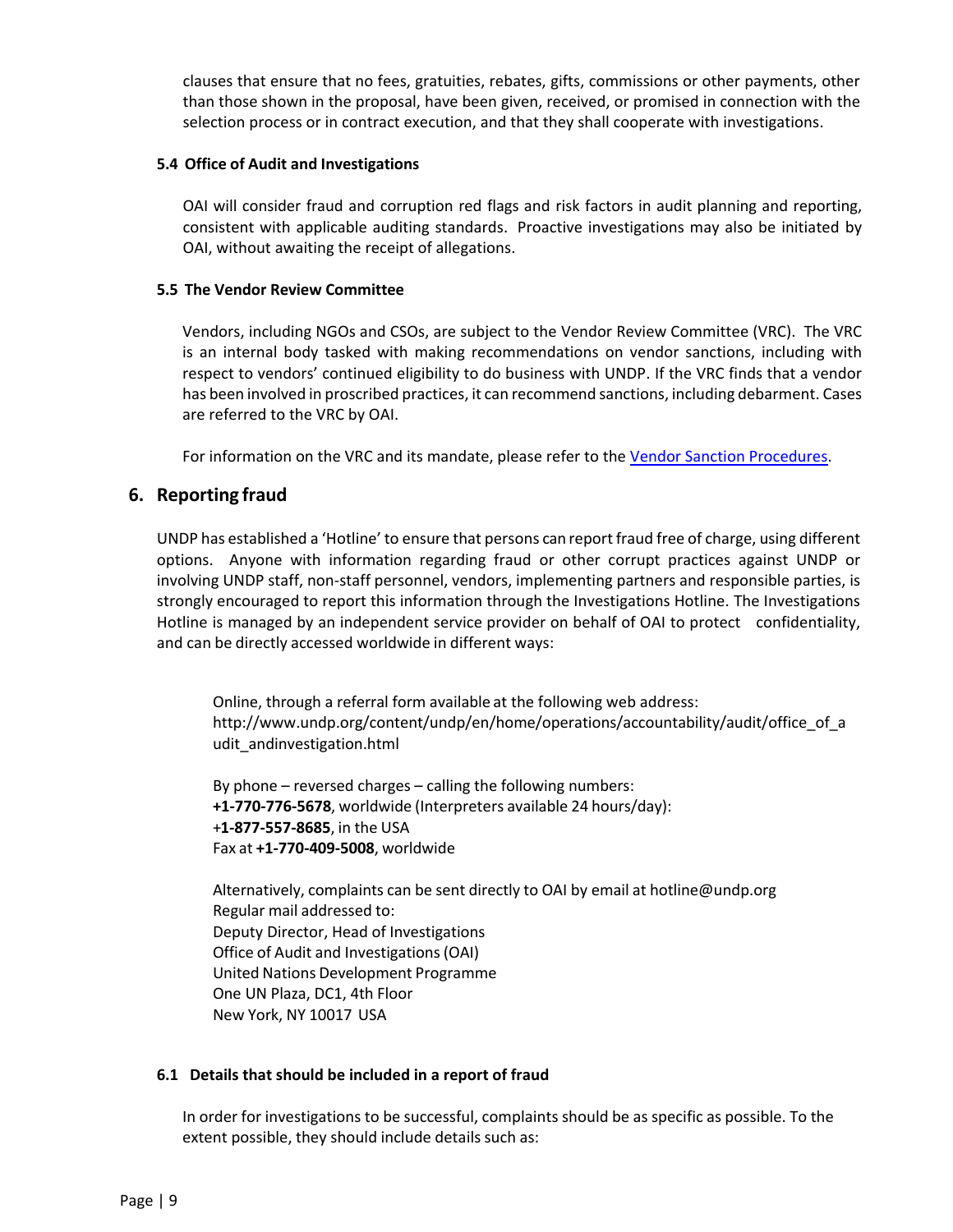- The type of alleged wrongdoing;
- When, where and how the wrongdoing occurred; and
- Who was involved and may have knowledge of the matters being reported.

Relevant documents or other evidence should be included with the report or provided as soon as possible. However, the absence of any of the above details does not prevent OAI from investigating allegations of fraud or corruption.

## **6.2 Confidentiality**

Requests for confidentiality by persons making a complaint will be honored to the extent possible within the legitimate needs of the investigation. All investigations undertaken by OAI are confidential. Information will only be disclosed as required by the legitimate needs of the investigation. Investigation reports are confidential, internal OAI documents.

The work product of the VRC is also confidential, and its members are advised of the sensitive nature of the discussions carried out therein. Until decisions are final, the identity of the vendors or implementing partners involved is kept confidential within UNDP. Senior Managers may, at their discretion, share general aspects of a case with other agencies, funds and programmes on an as-needed basis.

### **6.3 Anonymousreports**

Individuals wishing to protect their identity may report fraud anonymously. For anonymous reports, a report number and code are used to allow the individual making a complaint to follow up and to check if the assessing officer has requested further information.

## **6.4 Protection against retaliation ("Whistleblower" protection)**

UNDP does not tolerate any form of retaliation against whistleblowers, i.e. an individual holding a UNDP assignment/contract that has reported allegations of wrongdoing or cooperated with a duly authorized audit or investigation. For more information on protection against retaliation, please refer to the UNDP Policy for [Protection against Retaliation](https://intranet.undp.org/unit/office/ethics/protection/default.aspx) (a "whistleblower" protection policy).

## <span id="page-9-0"></span>**7. Investigation of allegations**

All allegations of fraud and corruption are taken seriously. Upon receipt of an allegation, OAI will assess the case and if it determine that there is sufficient ground to warrant an OAI investigation, it will conduct an investigation. In addition, OAI may undertake proactive investigations in high risk areas that are susceptible to fraud and corruption. OAI also coordinates with other fraud investigation and enforcement offices, as appropriate, to ensure the effective investigation of fraud involving external parties, parties for whom OAI does not have the authority to investigate, or for investigations involving more than one organization.

For specific details of how matters are investigated by OAI, please refer to the [UNDP Legal Framework](https://intranet.undp.org/unit/bom/lso/Administrative%20Law%20Documents/UNDP%20Legal%20Framework%20-%20with%20hyperlink%20for%20English%20or%20French%20docs.pdf) and the OAI Investigation Guidelines.

# <span id="page-9-1"></span>**8. Action based on investigations**

The allegations, if substantiated by the investigation, may result in disciplinary and/or administrative actions or other actions taken by UNDP, depending on the case. The outcomes may be as follows:

a) For staff members, disciplinary and/or administrative actions;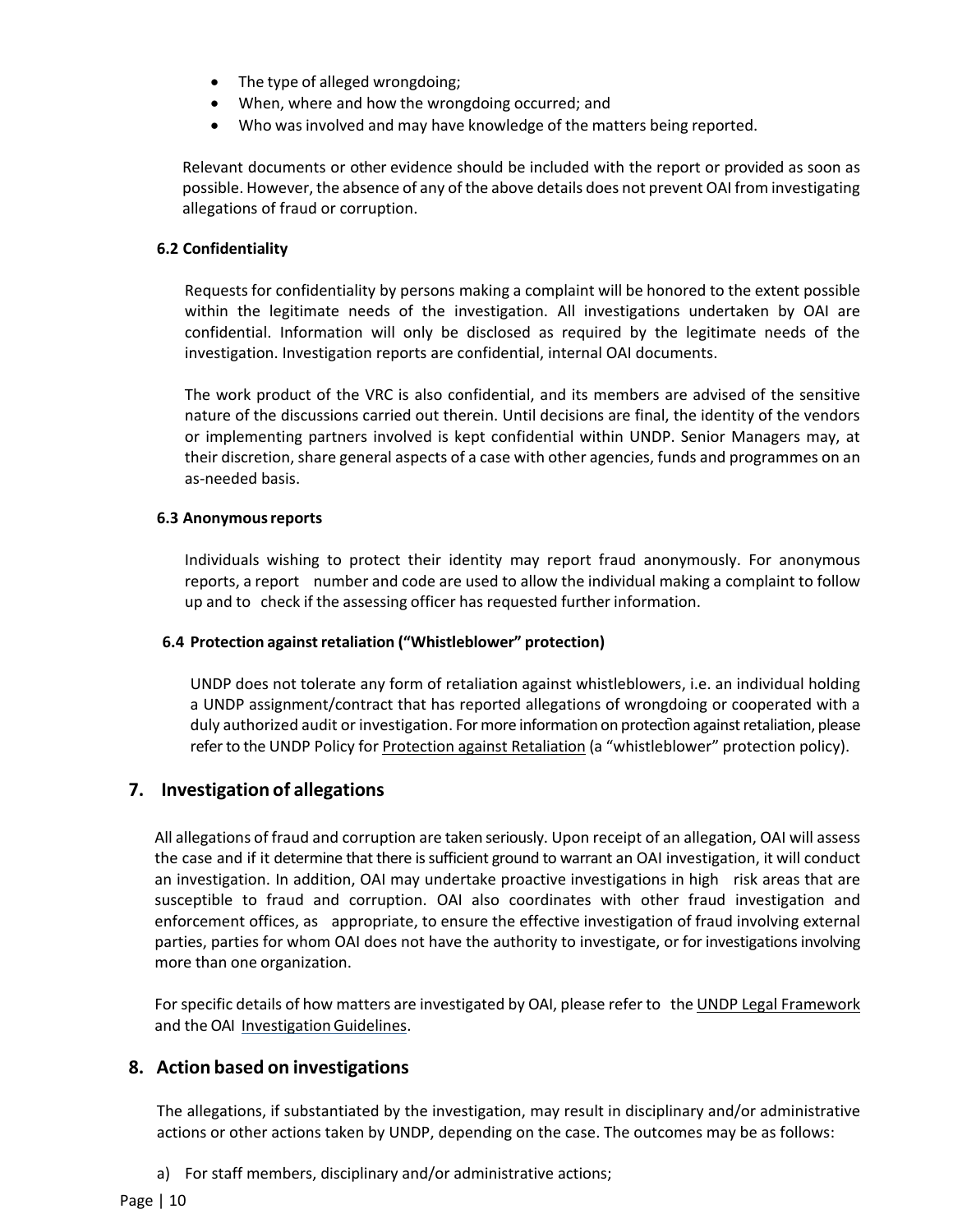- b) For Service Contract holders and Individual Contractors, non-renewal or termination of their contract or other action as deemed necessary. Cases involving Individual Contractors may also be referred to the VRC;
- c) For United Nations Volunteers, standard procedures are followed, ultimately with a recommendation made by the UNV Advisory Panel on Disciplinary Measures to the UNV Executive Coordinator;
- d) For vendors, NGOs and CSOs, termination of the contract and debarment from doing business with UNDP or other sanctions;
- e) Referral to the national authorities of a member state for criminal investigation and prosecution;
- f) Recovery of financial loss and/or assets suffered by UNDP, and to return funds recovered to the respective funding sources; and
- g) Issuance of Management Letters to allow business units concerned to take corrective actions and strengthen internal controls.

# <span id="page-10-0"></span>**9. Remediation and implementation of lessons learned**

OAI will also use its collective knowledge gained from lessons learned on audits and investigations to enable UNDP management to be more proactive in dealing with potential systemic weaknesses. When appropriate, OAI will provide briefings and reports on risks facing the Organization and "lessons learned" from investigations to relevant management in UNDP. In addition, if during an investigation OAI determines that there is a substantial risk to security, or a threat to UN personnel or to the Organization's interest, OAI may inform persons with a need to know of sufficient information about the investigation to allow them to taking mitigating measures. Action is then taken to address the problems identified and prevent their recurrence.

BoM and OAI shall review periodically the outputs from the investigation processes and the resultant remediation, mitigation, sanctions and recovery cycles, to ensure that this process is operating coherently and timely, and to seek to improve the effectiveness of the process.

# <span id="page-10-1"></span>**10.Reporting**

UNDP has a long-standing commitment to transparency, including reporting on matters of fraud and corruption.

The UNDP Annual Report of the Administrator on Disciplinary Measures on Other actions Taken in Response to Fraud, Corruption and Other Wrongdoing includes an overview of actions taken in cases of fraudulent or corrupt practices. OAI's annual Report on internal audit and investigations to the Executive Board contains information on investigations of fraud and other corrupt practices conducted during the reporting period. In addition, reports of cases of fraud and alleged fraud are annexed to UNDP's annual Financial Report and Audited Financial Statements. These three reports are all available publicly on the UNDP website.

# <span id="page-10-2"></span>**11.Complementary resources**

UNDP specific resources:

- UNDP [Accountability](http://www.undp.org/execbrd/word/dp08-16Rev1.doc) System
- [Enterprise Risk Management](https://intranet.undp.org/global/popp/rma/Pages/enterprise-risk-management-cycle.aspx)
- [UNDP Legal Framework for Addressing Non-Compliance with UN Standards](https://intranet.undp.org/unit/bom/lso/Administrative%20Law%20Documents/UNDP%20Legal%20Framework%20-%20with%20hyperlink%20for%20English%20or%20French%20docs.pdf) of Conduct
- UNDP Financial [Regulations](https://intranet.undp.org/global/documents/frm/Financial-Rules-and-Regulations_E.pdf) and Rules
- UNDP [Internal Control Framework](https://intranet.undp.org/global/popp/rma/Pages/internal-control-framework.aspx) and the [Operational Guide of the Internal Control Framework](https://intranet.undp.org/global/popp/rma/Pages/operational-guide-of-the-internal-control-framework.aspx)
- [Procurement](http://content.undp.org/go/userguide/cap/procurement/fraud-corrupt-practices/?lang=en&top) Fraud and Corrupt Practices